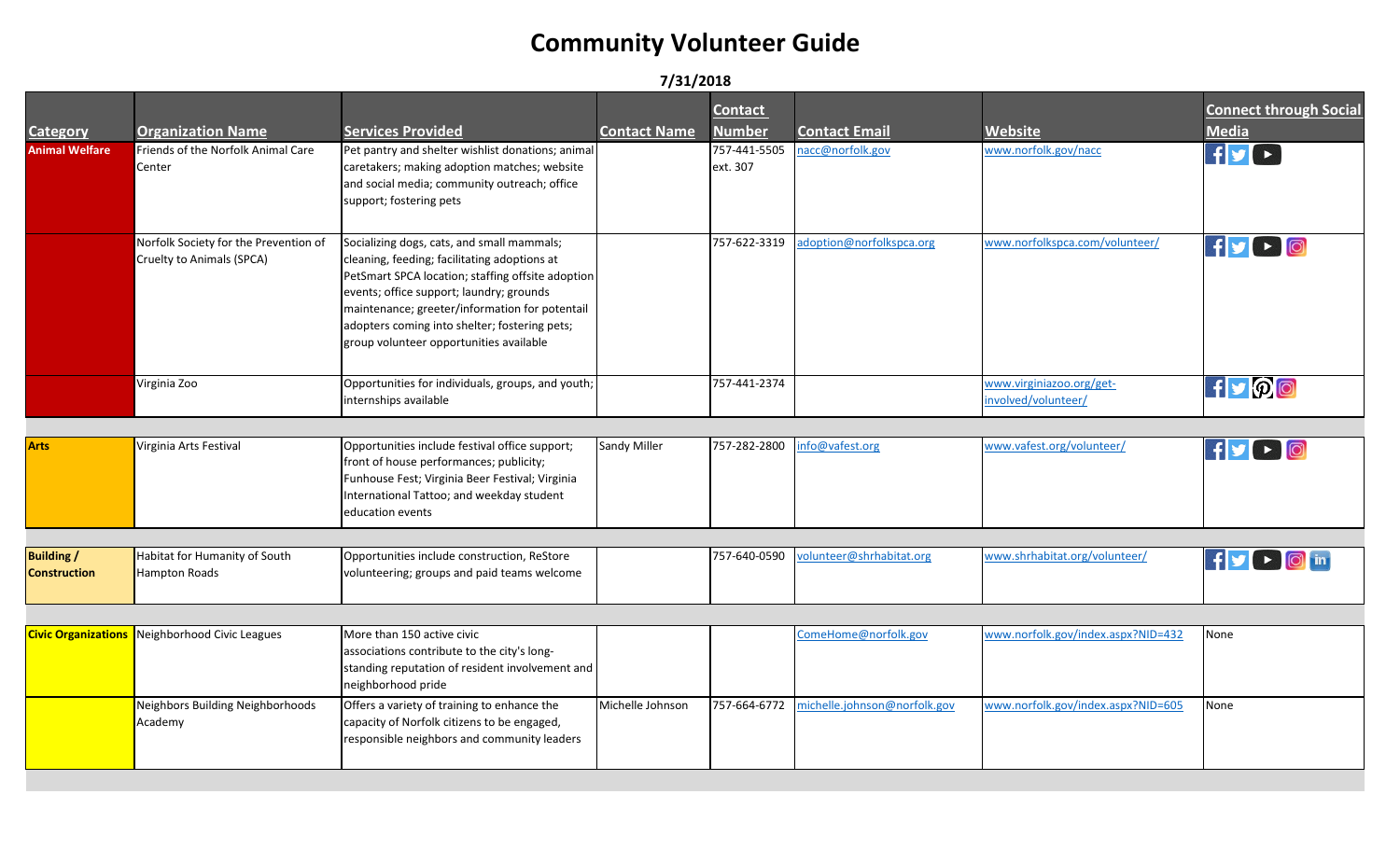| <b>Communications</b> |                | <b>IRASON - The Radio Amateur Society of Informal dinner meeting first Monday of the</b> |  |  |  |
|-----------------------|----------------|------------------------------------------------------------------------------------------|--|--|--|
|                       | <b>Norfolk</b> | month at 7 PM at the Azalea Inn                                                          |  |  |  |

| <b>Community</b> | <b>Cemetery Historical Tours</b> | Volunteers who have a knowledge of local<br>history lead dedicated tours; stone masons and<br>bricklayers; landscape maintenance;<br>beautification projects; monument restoration<br>and cleaning; event assistance; photography for<br>marketing campaigns                                                                          |                                     | 757-619-0540             | nfo@norfolksocietyforcemeteryco<br>nservation.org | www.norfolksocietyforcemeteryconserva None<br>tion.org/volunteer |                                                     |
|------------------|----------------------------------|---------------------------------------------------------------------------------------------------------------------------------------------------------------------------------------------------------------------------------------------------------------------------------------------------------------------------------------|-------------------------------------|--------------------------|---------------------------------------------------|------------------------------------------------------------------|-----------------------------------------------------|
|                  | Norfolk Libraries                | Opportunities for adults, teens, families, and<br>groups; school and court-ordered community<br>service hours on a case-by-case basis                                                                                                                                                                                                 | <b>Casey Palmatier</b>              | 757-664-7328<br>ext. 320 | NPLvolunteer@norfolk.gov                          | www.norfolkpubliclibrary.org/support-<br>npl/volunteering        | None                                                |
|                  |                                  | Norfolk Department of Human Services Volunteer for specific projects; apply for a<br>college internship in social work                                                                                                                                                                                                                | Deanna Powell-<br><b>Brickhouse</b> | 757-664-7719             | deanna.powell-<br>brickhouse@norfolk.gov          | www.norfolk.gov/index.aspx?nid=1274                              | None                                                |
|                  | <b>Nauticus</b>                  | Opportunities for individuals, groups, and youth LaToya Hyler<br>in a variety of roles                                                                                                                                                                                                                                                |                                     | 757-664-1043             | LaToya.Hyler@norfolk.gov                          | www.nauticus.org/join-our-<br>crew/volunteer-at-nauticus/        | f                                                   |
|                  | Neighbors Building Neighborhoods | Volunteers provide skills and talents to the<br>community, solve neighborhood issues, develop<br>self-reliance, and become involved with their<br>neighbors and improve relationships with each<br>other; they also develop and build better<br>relationships with the city, businesses, schools,<br>and other community stakeholders |                                     | 757-664-4080             | neighborhoodengage@norfolk.gov                    | www.norfolk.gov/index.aspx?nid=567                               | None                                                |
|                  | Norfolk Community Services Board | Volunteers support work throughout the<br>department; Internships available for Early<br>Intervention service delivery and other special<br>projects                                                                                                                                                                                  |                                     | 757-823-1600             |                                                   | www.norfolk.gov/index.aspx?NID=2257                              | None                                                |
|                  | The Mission Continues            | Empowers veterans, National Guard, and<br>Reserve to find purpose through community<br>impact in cities across the nation                                                                                                                                                                                                             |                                     | 314-588-8805             |                                                   | www.missioncontinues.org/about/                                  | $\mathbf{f}$ $\mathbf{y}$ $\mathbf{r}$ $\mathbf{w}$ |
|                  | The Up Center                    | Opportunities to assist with special events;<br>staffing the Up Center booth; organizing a<br>supply drive; mentoring and fostering children;<br>internships available                                                                                                                                                                |                                     | 757-622-7017             | info@theupcenter.org                              | www.theupcenter.org/get-<br>involved/volunteer-2/                | $\vert f \vert$                                     |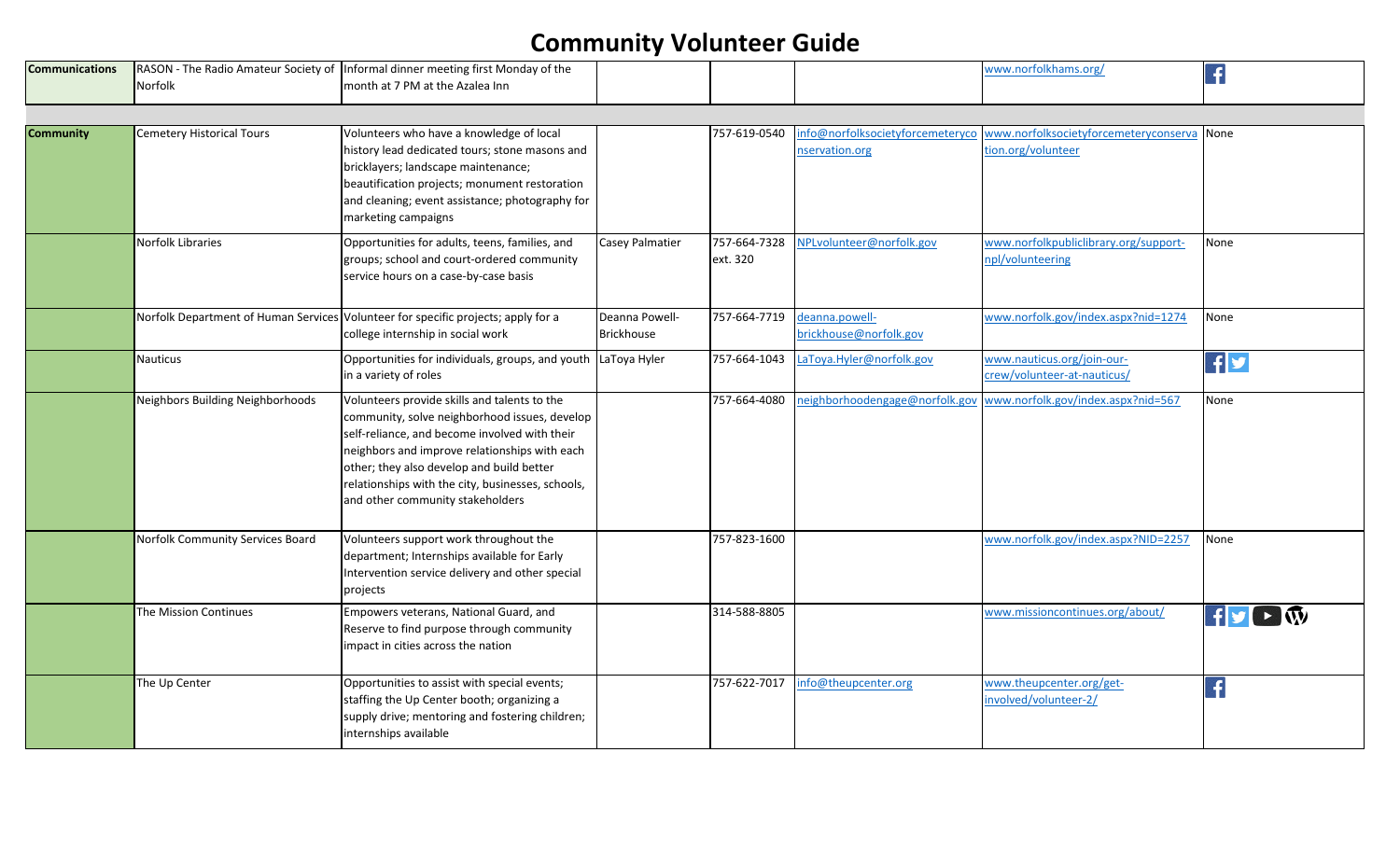|                                                               | <b>YMCA</b><br><b>YWCA</b>                                         | Volunteers support fundraising, mentoring, and<br>advocacy; become board members, coaches;<br>internships available<br>Meal program; maintenance and grounds                                                                                                                                                       | 757-622-9622<br>(Blocker)<br>757-965-2322<br>(Y on Granby)<br>757-627-4124<br>(Dominion<br>Tower)<br>757-625-4248 | www.ymcashr.org/contact-us-0<br>volunteer@ywca-shr.org | www.ymcashr.org/pages/volunteer-<br>opportunities<br>http://www.ywca-      | $\triangleright$ 0<br>$f$ $O$ |
|---------------------------------------------------------------|--------------------------------------------------------------------|--------------------------------------------------------------------------------------------------------------------------------------------------------------------------------------------------------------------------------------------------------------------------------------------------------------------|-------------------------------------------------------------------------------------------------------------------|--------------------------------------------------------|----------------------------------------------------------------------------|-------------------------------|
|                                                               |                                                                    | beautification; administrative advocates; crisis<br>hotline; on-call crisis; outreach ambassadors;<br>shelter volunteers; become board members &<br>special committee and taskforce members;<br>internships available                                                                                              |                                                                                                                   |                                                        | shr.org/site/c.ahKNIZMEIII4E/b.8410335/<br>k.65EC/Volunteer and Intern.htm |                               |
| <b>Differently Abled</b>                                      | Autism Society of Tidewater Virginia                               | Volunteers support fundraising events                                                                                                                                                                                                                                                                              | 757-461-4474                                                                                                      | events@tidewaterasa.org                                | http://www.tidewaterasa.org/                                               | $\mathbf{f}$ y                |
|                                                               | Foundation for Rehabilitation<br><b>Equipment Endowment (FREE)</b> | Volunteers collect, sanitize, and repair donated<br>mobility equipment to give to uninsured and<br>underinsured adults in Virginia; training<br>provided. Donations of gently-used equipment<br>are also welcome                                                                                                   | 757-771-6183                                                                                                      | shr@free-foundation.org                                | www.free-foundation.org/get-involved                                       | $\left  \cdot \right $        |
|                                                               |                                                                    |                                                                                                                                                                                                                                                                                                                    |                                                                                                                   |                                                        |                                                                            |                               |
| <b>Disaster</b><br>preparedness,<br>response, and<br>recovery | <b>American Red Cross</b>                                          | Support disaster preparedness, response and<br>recovery; volunteer in VA and military hospitals;<br>teach first aid, CPR, swimming, and health and<br>safety skills; deliver emergency messages to<br>military members ; reconnect families through<br>international tracking services; organize youth<br>programs | 757-446-7762                                                                                                      |                                                        | www.redcross.org/local/virginia/voluntee                                   |                               |
|                                                               | Lutheran Disaster Response                                         | Providing emotional and spiritual care;<br>coordinating volunteers through local affiliates;<br>assisting refugees; promoting disaster risk-<br>reduction; providing long-term recovery effort<br>by addressing unmet needs                                                                                        | 800-638-3522                                                                                                      |                                                        | www.elca.org/Our-Work/Publicly-<br>Engaged-Church/Volunteer/Disaster       | $f$ y $\odot$                 |
|                                                               | Norfolk Community Emergency<br>Response Team (CERT)                | Volunteer organization supporting personal and Scott Mahone<br>community preparedness/response and public<br>safety initiatives; adults and volunteers 13+<br>years old (with parental permission)                                                                                                                 | 757-441-5610                                                                                                      | scott.mahone@norfolk.gov                               | www.norfolk.gov/index.aspx?nid=649                                         | $\left  \cdot \right $        |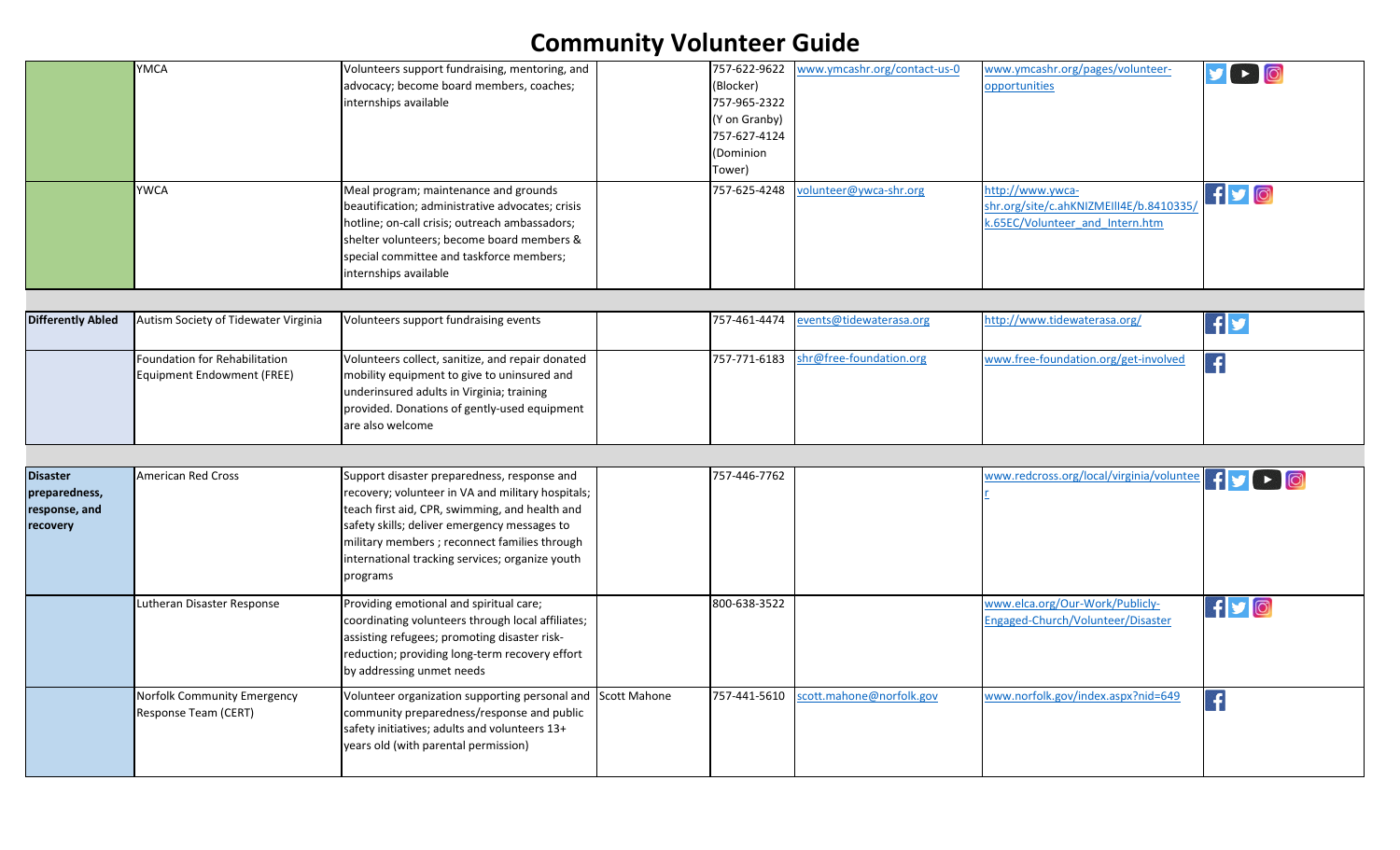|                      | Norfolk Medical Reserve Corps | Volunteers to support public health disaster<br>response and daily public health initiatives                                                                                                                                                                                                               |                     | 757-683-2760 | Summer.atsewe@vdh.virginia.gov | www.norfolk.gov/index.aspx?NID=3687                                 |                                         |
|----------------------|-------------------------------|------------------------------------------------------------------------------------------------------------------------------------------------------------------------------------------------------------------------------------------------------------------------------------------------------------|---------------------|--------------|--------------------------------|---------------------------------------------------------------------|-----------------------------------------|
|                      | <b>Operation Blessing</b>     | Volunteers support construction, food services,<br>heavy equipment operations, medical and<br>dental operations, and other services that do<br>not require specialized skillsets                                                                                                                           |                     | 800-730-2537 |                                | www.ob.org/disaster-relief/volunteer/                               | $H$ $\rightarrow$ $\mathcal{P}$ $\odot$ |
|                      | Salvation Army                | Soup kitchen serving and clean up; food pantry<br>assistance; HOPE Village housecleaning; Kroc<br>Center assistant; holiday kettle bell ringer                                                                                                                                                             |                     |              | salarmyhrvolunteer@gmail.com   | www.virginiasalvationarmy.org/hrva/geti None<br>nvolved/volunteer/  |                                         |
|                      | Skywarn                       | Become a trained volunteer severe weather<br>spotter; training provided                                                                                                                                                                                                                                    | <b>Bill Sammler</b> | 757-899-4200 | william.sammler@noaa.gov       | www.weather.gov/skywarn/                                            | None                                    |
|                      | <b>Team Rubicon</b>           | Utilizes active duty, reserve, National Guard,<br>retired, and medically-retired veterans as well as<br>civilian first responders, medical professionals,<br>emergency managers, and others with<br>applicable skills to provide disaster response and<br>relief and support ongoing service opportunities | Jeff Eck            | 808-636-3780 | jeff.eck@teamrubiconusa.org    | www.teamrubiconusa.org/volunteer/                                   | FV DOM                                  |
|                      |                               |                                                                                                                                                                                                                                                                                                            |                     |              |                                |                                                                     |                                         |
| <b>Environmental</b> | <b>Bay Star Homes</b>         | Homeowner-based and asks residents to make<br>small behavioral changes to their lifestyle and<br>homes in order to decrease their impact on the<br>environment while improving water quality; free<br>soil testing kits also available                                                                     | Michelle Williams   | 757-823-4007 | michelle.williams@norfolk.gov  | www.norfolk.gov/index.aspx?NID=2806                                 | None                                    |
|                      | Keep Norfolk Beautiful        | Volunteers help develop a culture of<br>environmental cleanliness and sustainability<br>through community cleanups, Adopt-A-Spot,<br>Norfolk Recycles Day, Clean the Bay Day, and<br>other related programs                                                                                                |                     | 757-441-1347 | knb@norfolk.gov                | www.norfolk.gov/index.aspx?NID=2647                                 | None                                    |
|                      | Mothers Out Front             | Mobilizing for a livable climate. Volunteer<br>opportunities to support organizational task<br>forces, the digital engagement team, and the<br>national communications team; other<br>opportunities may be available as needs arise                                                                        |                     | 617-520-4970 |                                | www.mothersoutfront.org/volunteer_op   f   s   b   0<br>portunities |                                         |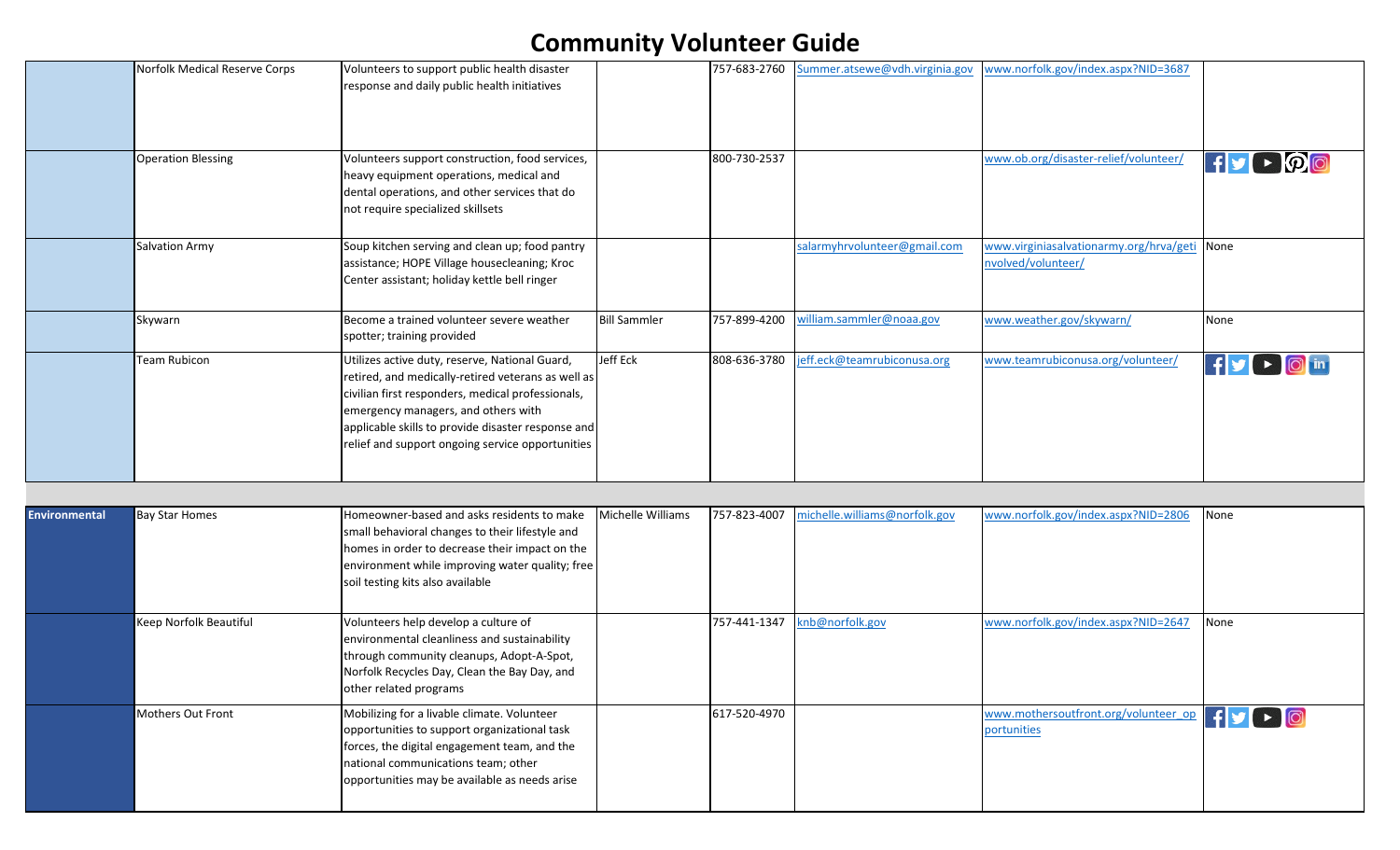|                                    | Norfolk Botanical Garden               | Opportunities for individuals, families, youth,<br>and youth groups                                                                                                                                                                                                                                                                                                                                                                          | Phong Luu  |              | 757-441-5830 volunteer@nbgs.org | www.norfolkbotanicalgarden.org/donate<br>donate/volunteer/           |                                                     |
|------------------------------------|----------------------------------------|----------------------------------------------------------------------------------------------------------------------------------------------------------------------------------------------------------------------------------------------------------------------------------------------------------------------------------------------------------------------------------------------------------------------------------------------|------------|--------------|---------------------------------|----------------------------------------------------------------------|-----------------------------------------------------|
|                                    | Norfolk Tree Commission                | Supporting the Urban Tree Canopy work                                                                                                                                                                                                                                                                                                                                                                                                        | Ken Danser | 757-441-2400 | trees@norfolk.gov               | www.norfolk.gov/index.aspx?NID=462                                   | None                                                |
|                                    | <b>Tidewater Master Naturalists</b>    | Mission: to develop a well-informed corps of<br>volunteers to provide education, outreach, and<br>service dedicated to the beneficial management<br>of natural resources and natural areas within<br>local communities for the Commonwealth of<br>Virginia through fun, interactive and interesting<br>training in the natural environment of our local<br>area. Volunteer applications accepted annually<br>in the late winter/early spring |            |              | TidewaterMN@gmail.com           | www.tidewatermn.org/                                                 | $\vert f$                                           |
|                                    | Virginia Cooperative Extension         | Master Gardener Program involves training and<br>community outreach and education                                                                                                                                                                                                                                                                                                                                                            |            | 757-683-2816 |                                 | www.norfolk.ext.vt.edu/get-<br>involved.html                         | $\mathbf{f}$                                        |
| <b>Faith-based</b><br>Volunteering | Catholic Charities of Eastern Virginia | Opportunities in the CARES program serving<br>seniors; driving clients to appointments; light<br>yard work/home maintenance; inventory and<br>organize donations; clerical/office duties; online<br>research; special event planning; internships<br>available in selected academic fields                                                                                                                                                   |            | 757-456-2366 | volunteerservices@cceva.org     | www.cceva.org/want-to-help/volunteer/                                | $\mathbf{f}$ $\mathbf{y}$ $\mathbf{r}$ $\mathbf{m}$ |
|                                    | Lutheran Disaster Response             | Providing emotional and spiritual care;<br>coordinating volunteers through local affiliates;<br>assisting refugees; promoting disaster risk-<br>reduction; providing long-term recovery effort<br>by addressing unmet needs                                                                                                                                                                                                                  |            | 800-638-3522 |                                 | www.elca.org/Our-Work/Publicly-<br>Engaged-Church/Volunteer/Disaster | $f$ y $\circ$                                       |
|                                    | <b>Operation Blessing</b>              | Volunteers support construction, food services,<br>heavy equipment operations, medical and<br>dental operations, and other services that do<br>not require specialized skillsets                                                                                                                                                                                                                                                             |            | 800-730-2537 |                                 | www.ob.org/disaster-relief/volunteer/                                | $f \cdot \rho$ ol                                   |
|                                    | <b>Salvation Army</b>                  | Soup kitchen serving and clean up; food pantry<br>assistance; HOPE Village housecleaning; Kroc<br>Center assistant; holiday kettle bell ringer                                                                                                                                                                                                                                                                                               |            |              | salarmyhrvolunteer@gmail.com    | www.virginiasalvationarmy.org/hrva/geti None<br>nvolved/volunteer/   |                                                     |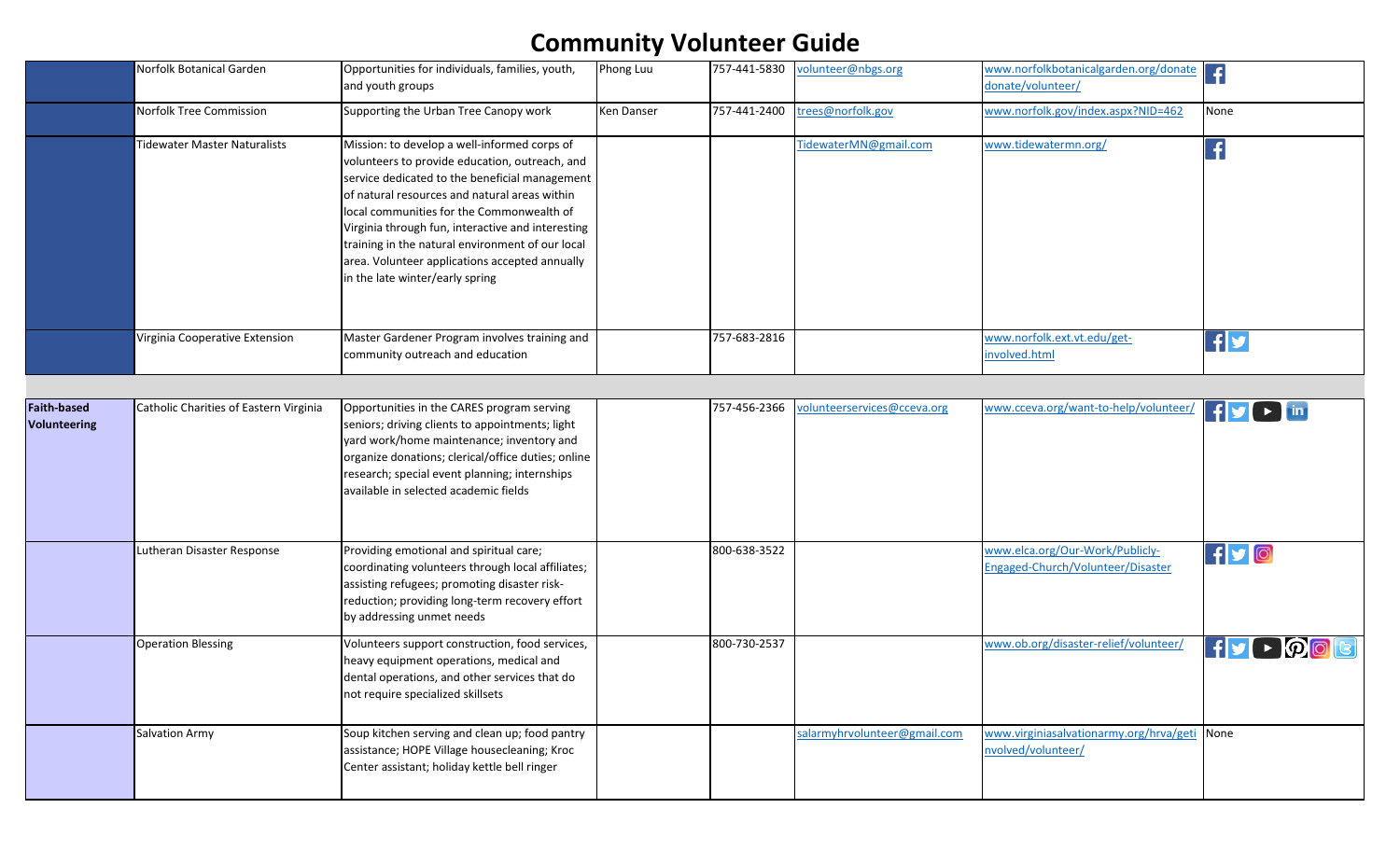|                                           | <b>Union Mission</b>                                  | Opportunities for individuals, groups, and youth<br>including providing/serving meals; sort/pack<br>food; sort clothing; adopt a holiday; assist in the<br>store or warehouse; maintenance and repair<br>work; clean and organize; general yard work and<br>landscaping; teach a class                                                                                                                            |               | 757-627-8686 |                             | www.unionmissionministries.org/get-<br>nvolved/volunteer/               |                       |
|-------------------------------------------|-------------------------------------------------------|-------------------------------------------------------------------------------------------------------------------------------------------------------------------------------------------------------------------------------------------------------------------------------------------------------------------------------------------------------------------------------------------------------------------|---------------|--------------|-----------------------------|-------------------------------------------------------------------------|-----------------------|
|                                           |                                                       |                                                                                                                                                                                                                                                                                                                                                                                                                   |               |              |                             |                                                                         |                       |
| <b>Family Support</b>                     | Garden of Hope                                        | Volunteers support re-entry, youth mentoring,<br>GED training, and more                                                                                                                                                                                                                                                                                                                                           |               | 757-390-4328 |                             | www.gardenofhopecdc.org/voluteer/                                       | None                  |
|                                           | Ronald McDonald House                                 | Opportunities for individuals and groups to<br>prepare meals for families of ill children residing<br>at the house; also general housekeeping,<br>yardwork, and special events                                                                                                                                                                                                                                    |               | 757-627-5386 | ebrown@rmhcnorfolk.org      | www.rmhcnorfolk.org/get-<br>involved/volunteers/                        | f                     |
|                                           |                                                       |                                                                                                                                                                                                                                                                                                                                                                                                                   |               |              |                             |                                                                         |                       |
| <b>Food Services /</b><br><b>Pantries</b> | Food Bank of Southeast Virginia                       | Opportunities for individuals and groups include Walter Gray<br>mobile pantry program; quality assurance;<br>special events; youth and family nights; child<br>nutrition backpack program delivery; non-CDL<br>truck driver; receptionist/switchboard assistant;<br>office assistant; warehouse customer service;<br>supplemental nutrition assistance program<br>(SNAP); volunteer team leader; advisory council |               | 757-314-4559 | wgray@foodbankonline.org    | www.foodbankonline.org/how-to-<br>help/donate-time/volunteer/           | <b>If y D D O in</b>  |
|                                           | <b>Mercy Chefs</b>                                    | Serve professionally prepared meals for victims,<br>volunteers, and first responders in emergencies<br>and disasters. Also serve food-insecure families<br>in local communities                                                                                                                                                                                                                                   |               | 877-746-9322 | nfo@mercychefs.com          | www.mercychefs.com                                                      | $f$ y $\rightarrow$ 0 |
|                                           |                                                       |                                                                                                                                                                                                                                                                                                                                                                                                                   |               |              |                             |                                                                         |                       |
| <b>Health/Medical</b>                     | <b>ACCESS AIDS</b>                                    | Volunteers support administrative/office, charity Clay Porter<br>fundraising, special events                                                                                                                                                                                                                                                                                                                      |               | 757-640-0929 | porter@lgbtlifecenter.org   | www.lgbtlifecenter.org/help/volunteer/                                  | $f$ yo                |
|                                           | Children's Hospital of the King's<br>Daughters (CHKD) | Various volunteer opportunities for adults and<br>youth ages 15+, see website for details and<br>volunteer application process                                                                                                                                                                                                                                                                                    |               | 757-668-7195 | volunteer.services@chkd.org | www.chkd.org/Support-Us/Volunteer/                                      | FV D O in G           |
|                                           | <b>DePaul Medical Center</b>                          | Various opportunities available for adults and<br>teens 14+ years, see website for details and<br>volunteer application process                                                                                                                                                                                                                                                                                   | Janice Savage | 757-889-5340 | anice savage@bshsi.org      | www.bonsecours.com/hampton-<br>roads/community-<br>commitment/volunteer | $f$ $V$               |
|                                           |                                                       |                                                                                                                                                                                                                                                                                                                                                                                                                   |               |              |                             |                                                                         |                       |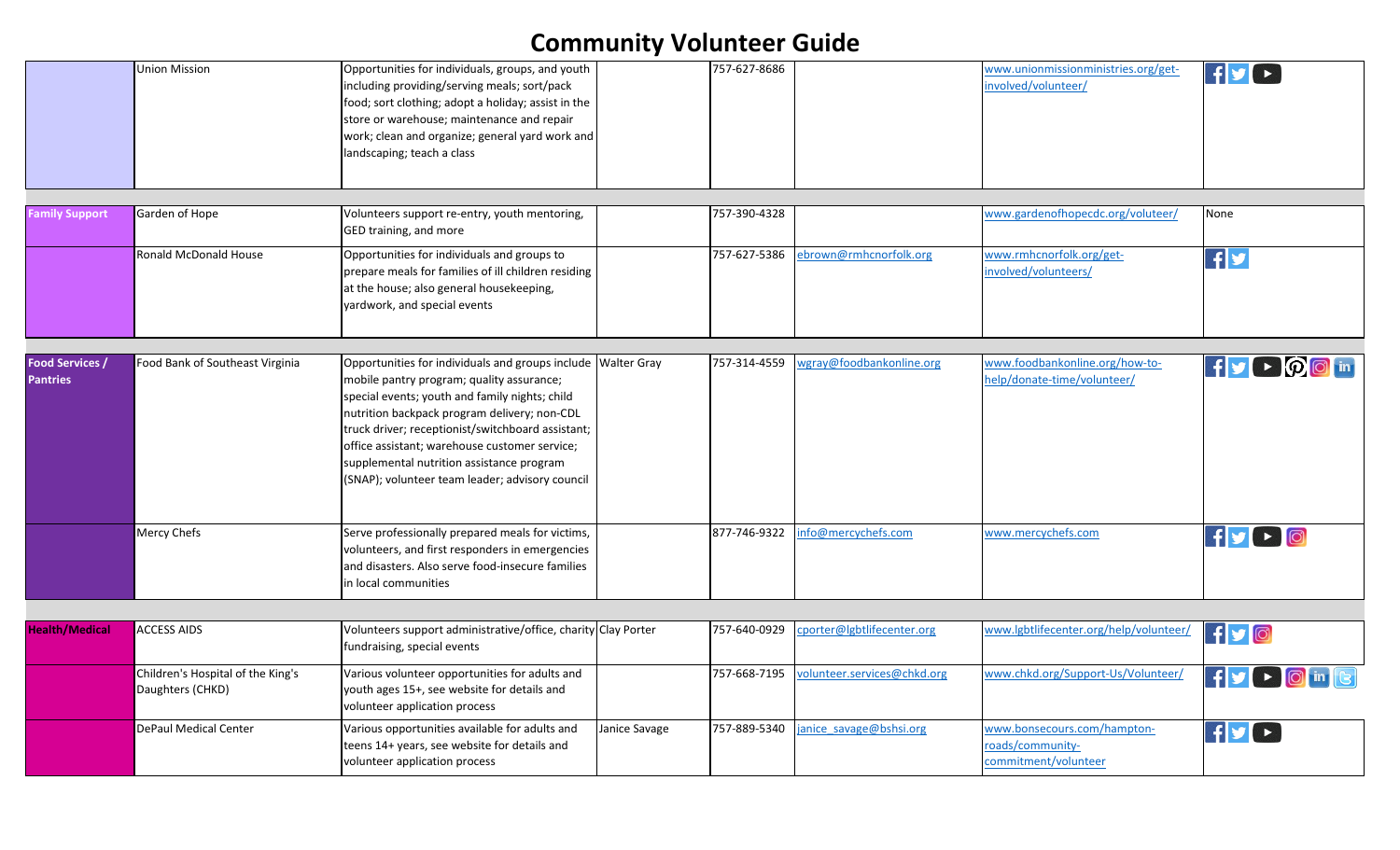|                                                                  |                                                                              | Eastern Virginia Medical School (EVMS) Opportunities for volunteers to support<br>departmental work                                                                                                                                                                                                                                  |                       | 757-446-6043 |                              | www.evms.edu/about evms/administration $\mathbf{F}$ $\mathbf{y}$ $\mathbf{F}$ $\mathbf{O}$ $\mathbf{O}$ in<br>re offices/human resources/jobs/volunt<br>eer opportunities/ |                                               |
|------------------------------------------------------------------|------------------------------------------------------------------------------|--------------------------------------------------------------------------------------------------------------------------------------------------------------------------------------------------------------------------------------------------------------------------------------------------------------------------------------|-----------------------|--------------|------------------------------|----------------------------------------------------------------------------------------------------------------------------------------------------------------------------|-----------------------------------------------|
|                                                                  | Norfolk Community Services Board                                             | Volunteers support work throughout the<br>department; see website for details and<br>volunteer application process                                                                                                                                                                                                                   |                       | 757-823-1600 |                              | www.norfolk.gov/index.aspx?NID=2257                                                                                                                                        | None                                          |
|                                                                  | Norfolk Medical Reserve Corps (MRC)                                          | Volunteer organization supporting public health<br>and community safety/preparedness initiatives.<br>Volunteers must be 18+ years old                                                                                                                                                                                                |                       | 757-683-2760 | norfolkmrc@vdh.virginia.gov  | www.norfolk.gov/index.aspx?nid=3687                                                                                                                                        | $ \hspace{.06cm} \textbf{.} \hspace{.06cm}  $ |
|                                                                  | Park Place Dental Clinic                                                     | Opportunities for dentists, dental hygienists,<br>dental assisting, and clerical volunteers                                                                                                                                                                                                                                          |                       | 757-683-2692 |                              | www.parkplaceclinic.org/Who-We-Are-<br>.html                                                                                                                               | None                                          |
|                                                                  |                                                                              |                                                                                                                                                                                                                                                                                                                                      |                       |              |                              |                                                                                                                                                                            |                                               |
| <b>ligher Education</b>                                          | Old Dominion University Center for<br>Service and Civic Engagement           | Volunteers are matched with community<br>partners and service opportunities both on and<br>off campus                                                                                                                                                                                                                                |                       | 757-683-3446 | volunteer@odu.edu            | www.odu.edu/life/gettinginvolved/servic<br>e/community-service                                                                                                             | FVP @ m                                       |
|                                                                  | Virginia Wesleyan Center for Civic<br><b>Engagement and Service Learning</b> | Various opportunities at local and state<br>organizations                                                                                                                                                                                                                                                                            |                       | 757-455-3538 | wesleyanengaged@vwu.edu      | http://www.vwu.edu/student-<br>life/community-service/volunteer-<br>opportunities.php                                                                                      | None                                          |
|                                                                  |                                                                              |                                                                                                                                                                                                                                                                                                                                      |                       |              |                              |                                                                                                                                                                            |                                               |
| <b>Homelessness</b><br>Prevention /<br><b>Support / Advocacy</b> | City of Norfolk Office to End<br>Homelessness                                | Project Homeless Connect: Held twice a year,<br>this event provides critical services for the<br>homeless community, including medical, dental,<br>benefits, housing information, barber services,<br>clothing and hygiene donations, and more.<br>Volunteers support logistics, registration, and<br>service delivery at the events |                       | 757-664-4488 | nomelessness@norfolk.gov     | www.norfolk.gov/Index.aspx?NID=296                                                                                                                                         | None                                          |
|                                                                  | Norfolk Emergency Shelter Team<br>(NEST)                                     | Volunteers support registration, set up/clean up, Ann Straus<br>and feeding at homeless shelter sites at area<br>churches during the winter months. Volunteers<br>must be 18+ years old                                                                                                                                              |                       | 757-664-6000 | annstraus@gmail.com          | www.norfolk.gov/index.aspx?NID=1228                                                                                                                                        | None                                          |
|                                                                  | Samaritan House                                                              | Opportunities include crisis response; thrift<br>store; child care; transportation, intake<br>coordiantor; court companion program; wish<br>list; and more. Internships available                                                                                                                                                    | <b>Melody Sanders</b> | 757-631-0710 | nelodys@samaritanhouseva.org | www.samaritanhouseva.org/volunteer/                                                                                                                                        | $f$ $\mathbf{y}$ $\mathbf{r}$                 |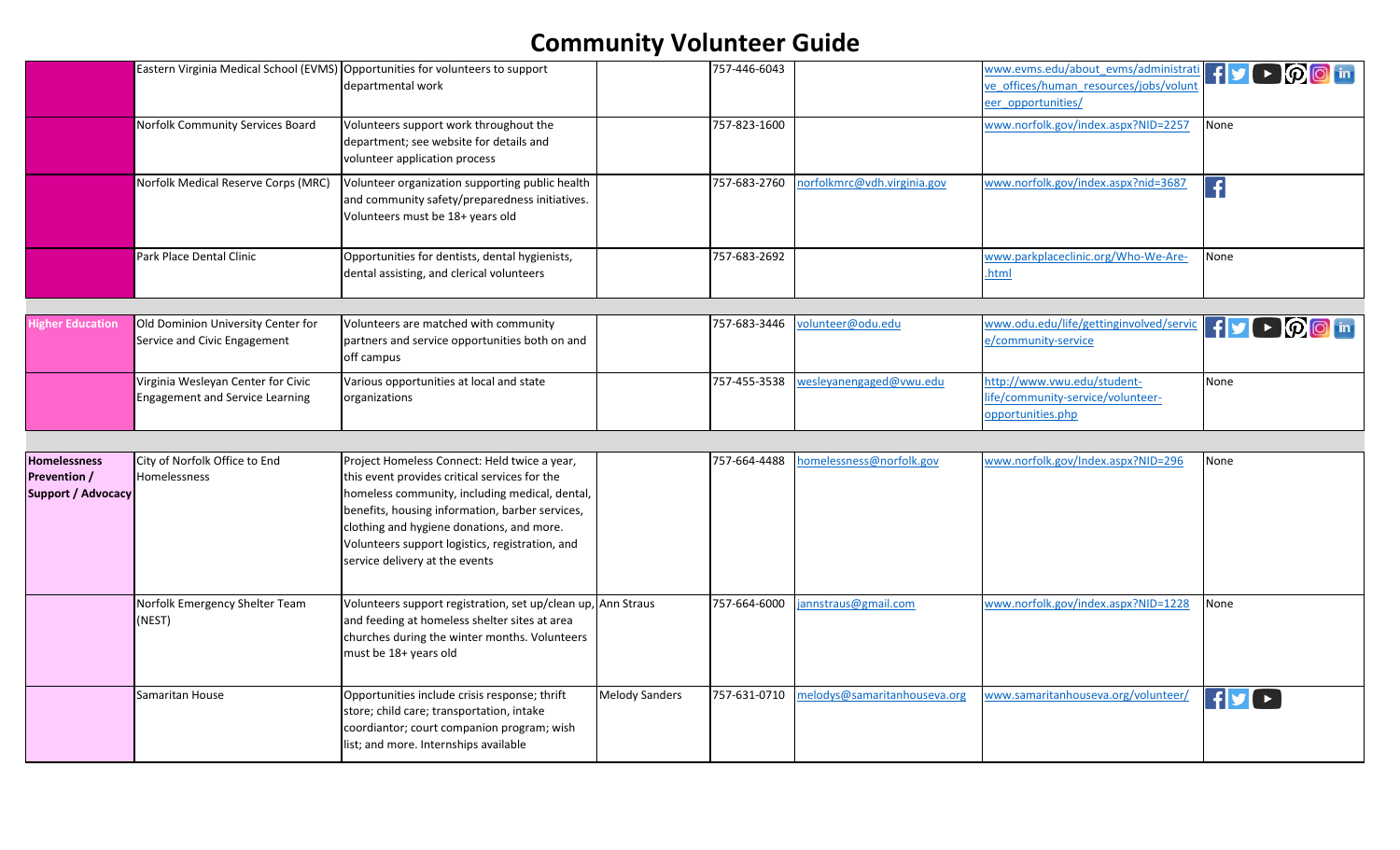|                                                                      | St. Columba                                                                                  | Volunteers monitor the Day Center room where Alicia<br>clients come and go distributing sandwiches,<br>coffee, and other food; maintain the shower list<br>and handing out towels, soap and other<br>toiletries; answering questions; and conversing<br>with and listening to the clients                  |          | 757-627-6748 |                                   | www.stcolumbaministries.com/Volunteer<br>s.html     |                     |
|----------------------------------------------------------------------|----------------------------------------------------------------------------------------------|------------------------------------------------------------------------------------------------------------------------------------------------------------------------------------------------------------------------------------------------------------------------------------------------------------|----------|--------------|-----------------------------------|-----------------------------------------------------|---------------------|
|                                                                      | The Helpers Organization                                                                     | Assists the homeless and low income families in<br>Hampton Roads by addressing the needs of<br>affordable housing, economic development, and<br>neighborhood revitalization. Internships<br>available                                                                                                      |          | 757-575-2683 | thehelpers@thehelperswillhelp.org | www.thehelperswillhelp.org/volunteer-<br>now/       | None                |
| Legal                                                                | Legal Resource Network                                                                       | Patient Advocate Foundation - National Volunteer legal experts support patient<br>advocacy, mediation, and arbitration services;<br>fundraising; National Patient Advocate<br>Foundation                                                                                                                   |          | 800-532-5274 |                                   | www.patientadvocate.org/get-<br>involved/volunteer/ | $f(\rightarrow)$ in |
| <b>Military / Veterans</b>                                           | Career Corps Volunteer Program (A<br>program of Military Spouse Corporate<br>Career Network) | Volunteers serve to gain professional<br>development skills, training, and mentorship in<br>preparation for job placement                                                                                                                                                                                  |          | 877-696-7226 | askus@msccn.org                   | www.msccn.org/WhoWeAre/CareerCorp<br>s.html         | $f(y)$ in           |
|                                                                      | <b>Team Rubicon</b>                                                                          | Utilizes active duty, reserve, National Guard,<br>retired, and medically-retired veterans as well as<br>civilian first responders, medical professionals,<br>emergency managers, and others with<br>applicable skills to provide disaster response and<br>relief and support ongoing service opportunities | Jeff Eck | 808-636-3780 | jeff.eck@teamrubiconusa.org       | www.teamrubiconusa.org/volunteer/                   | FV D O in           |
| Multi-<br><b>Organizational</b><br>Volunteer<br><b>Opportunities</b> | Volunteer Hampton Roads                                                                      | Volunteer for various organizations, events, and<br>activities across the City. Please see the website<br>for volunteer opportunities and contact<br>information                                                                                                                                           |          | 757-624-2400 | office@volunteerhr.org            | www.volunteerhr.org/aboutus                         | f o d in            |
|                                                                      | Volunteer Norfolk                                                                            | Volunteer for various organizations, events, and<br>activities across the City; internships available.<br>Please see the website for the volunteer<br>application                                                                                                                                          |          |              |                                   | www.norfolk.gov/index.aspx?NID=258                  | None                |